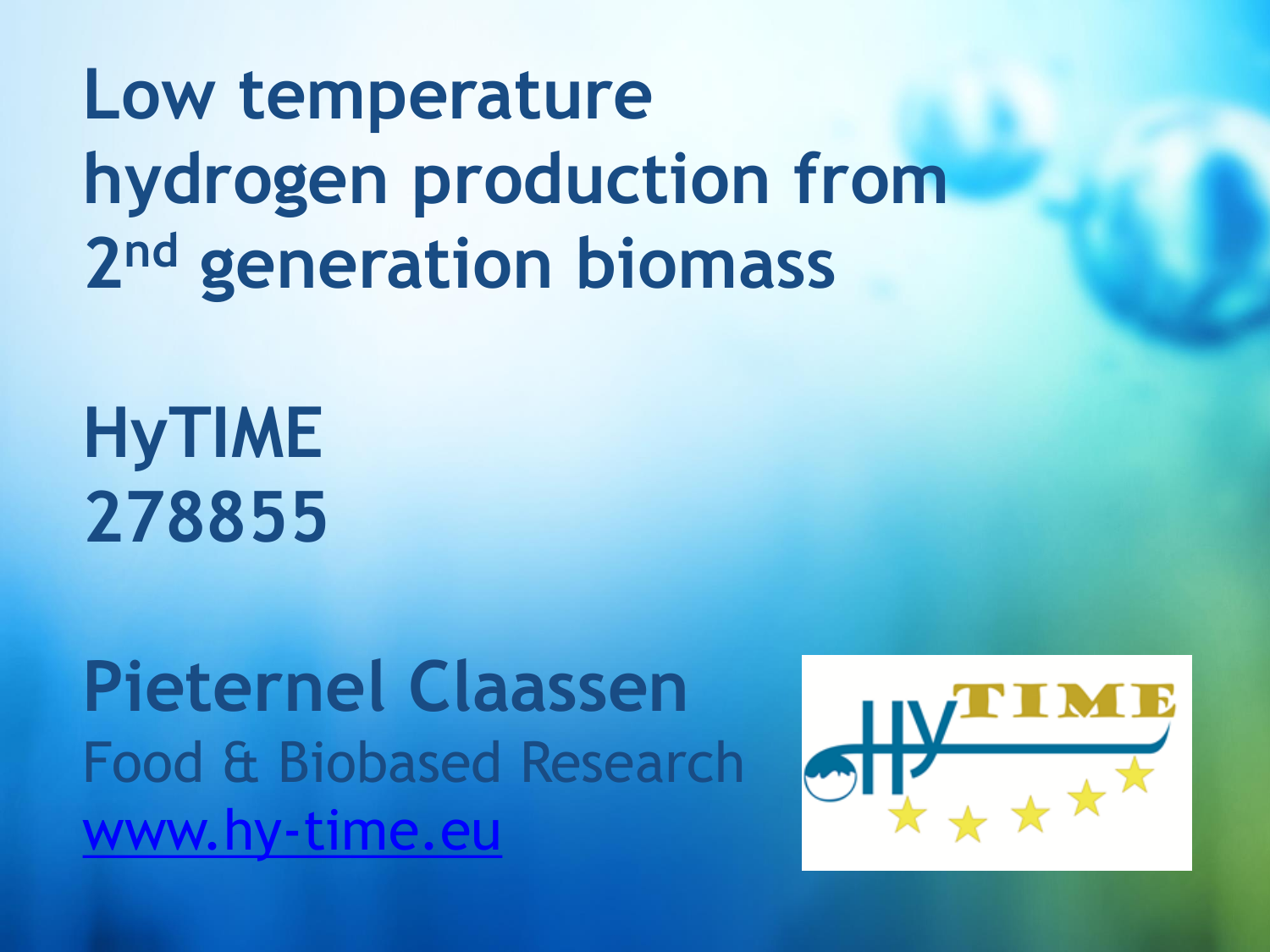### **PROJECT OVERVIEW**

- SP1-JTI-FCH.2010.2.4 Hydrogen production Jan 2012-July 2015
- Total budget ME 2.92; FCH-JU grant ME 1.32
- The target of HyTIME is the production of 1-10 kg H<sub>2</sub>/day by fermentation of biomass. The process is derived from Anaerobic Digestion but is **novel in the decoupling of hydrogen production from methane production** in dedicated bioreactors. Hydrogen is harvested and biogas from the effluent of the  $H_2$  reactor is used to cover the energy demand.

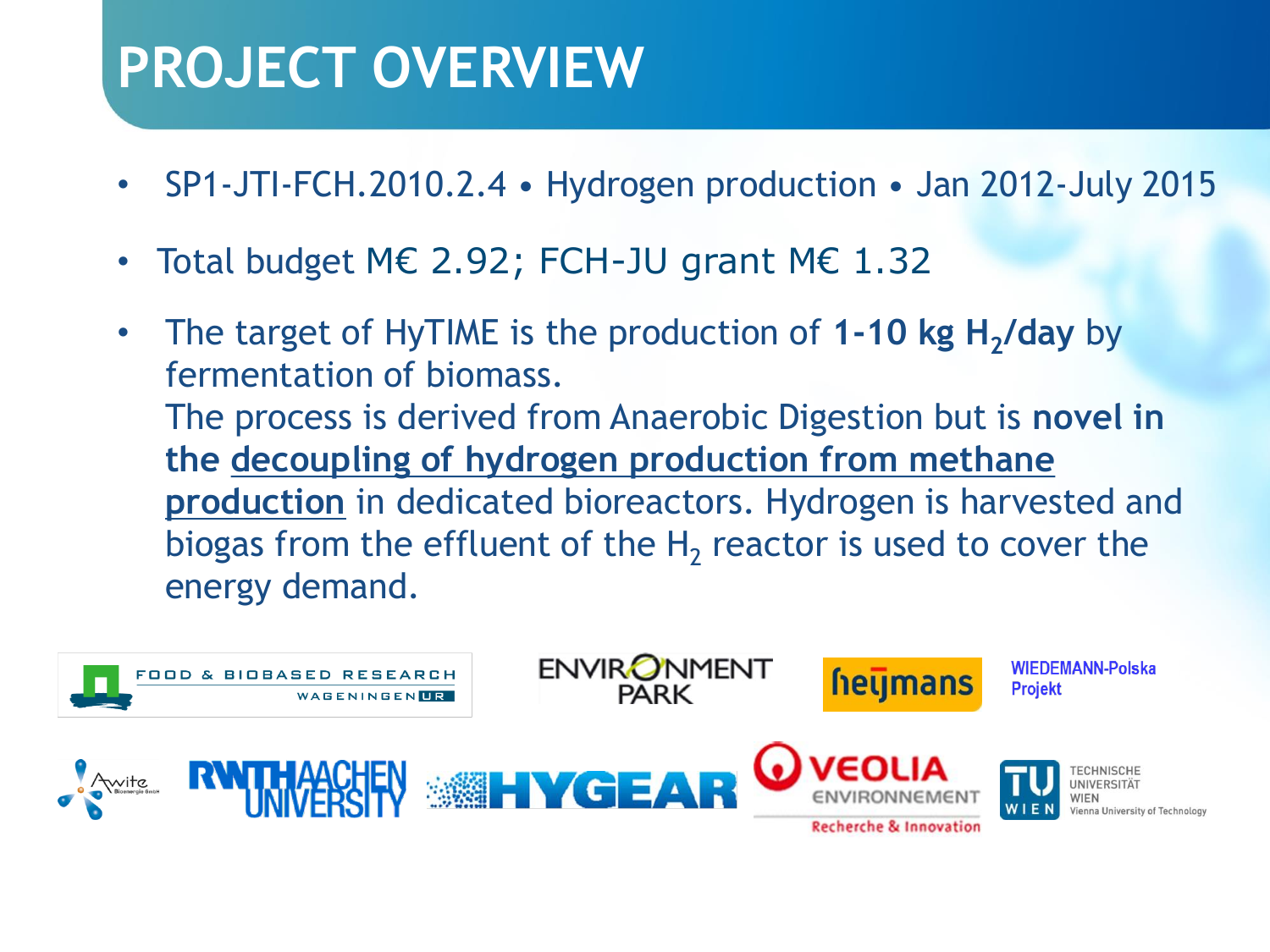### **PROJECT TARGETS AND ACHIEVEMENTS**

| <b>Programme</b><br>objective/<br>target                                                  | Project objective/<br>target                                                             | Project<br>achievements to-date                                                                                                                 | <b>Final</b><br>achieve<br>ment |  |  |  |  |  |  |  |
|-------------------------------------------------------------------------------------------|------------------------------------------------------------------------------------------|-------------------------------------------------------------------------------------------------------------------------------------------------|---------------------------------|--|--|--|--|--|--|--|
| <b>AIP</b>                                                                                |                                                                                          |                                                                                                                                                 |                                 |  |  |  |  |  |  |  |
| Efficient biological<br>systems for<br>digestion of 2 <sup>nd</sup><br>generation biomass | Supply of biomass.<br>Mobilisation of<br>fermentable<br>components                       | Optimized protocols for<br>straw and grass (steam ex,<br>chemical, enzymatic).<br>Energy demand, reduction<br>of enzymes                        | 100%                            |  |  |  |  |  |  |  |
| Low temperature<br>$H2$ production<br>process                                             | Efficient $H_2$<br>fermentation in<br>dedicated reactors                                 | Grass: 90% yield at 5.7 L.<br>Larger scale: 25-30% yield at<br>58-225 L scale                                                                   | 35%                             |  |  |  |  |  |  |  |
| Development of<br>bioH <sub>2</sub> production<br>systems                                 | Optimisation of gas<br>upgrading, AD,<br>process monitoring<br>and system<br>integration | MC successful, AD potential<br>sufficient, new devices for<br>online control, mass and<br>energy balances, techno-<br>economics overall process | Circa<br>75%                    |  |  |  |  |  |  |  |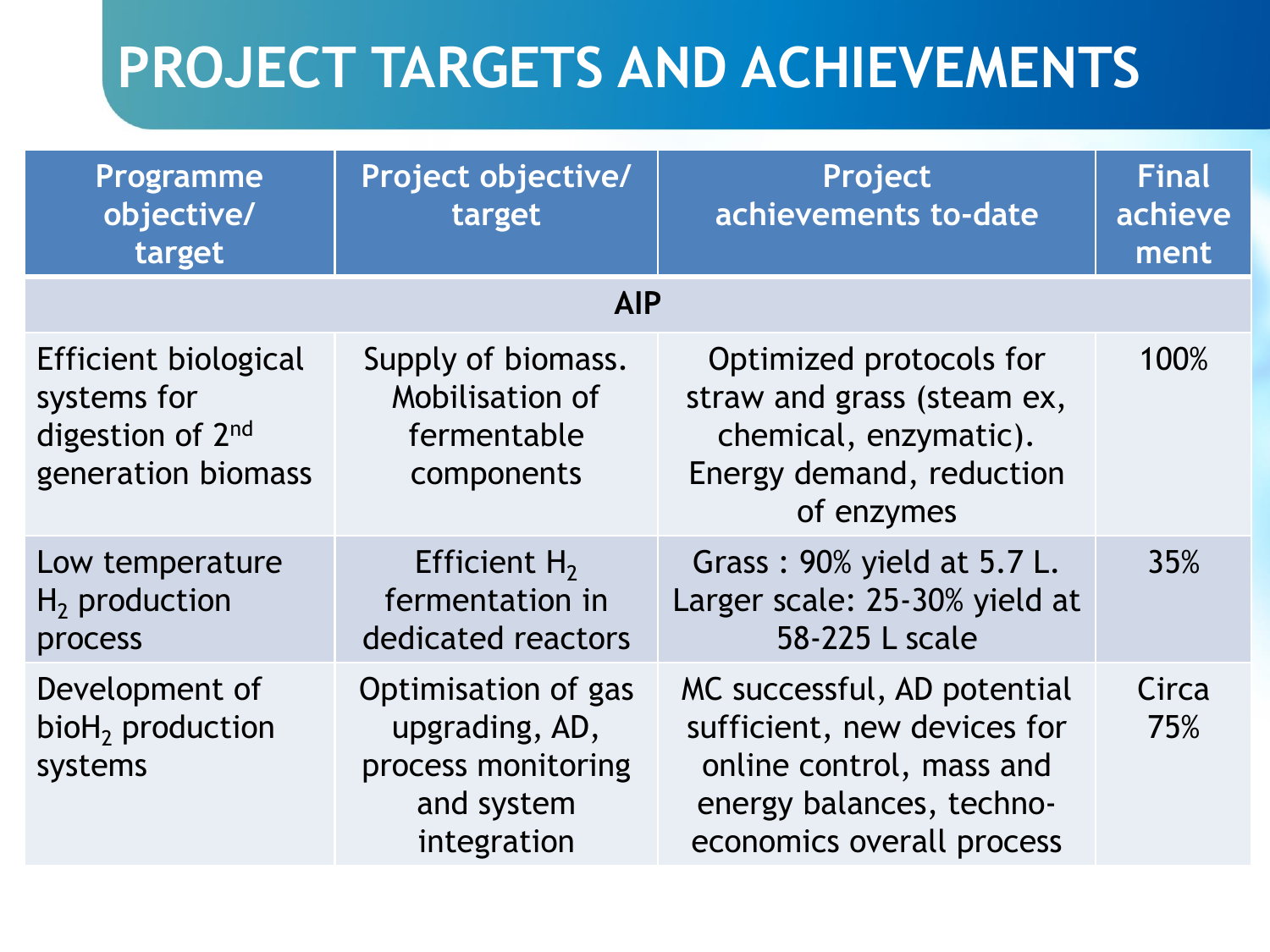### **Validation of pretreatment**

Wheat straw

- 1. Steam explosion or acid impregnation
- 2. Enzymatic hydrolysis
- 3. Hydrogen fermentation in 35 L CSTR:
- 4. Anaerobic digestion in 250 L CSTR:



| Hydrolysate/inoculum   |         | HRT(h) | % $H2$ | $H_2$ in g/day |
|------------------------|---------|--------|--------|----------------|
|                        | reactor |        |        |                |
| C+E/Anaerobic sludge   | 37      | 178    | 9.6    | 0.8            |
| S+E/C. saccharolyticus | 70      | 37     | 44.3   | 3.0            |
| C+E/C. saccharolyticus | 70      | 37     | 47.1   | 2.0            |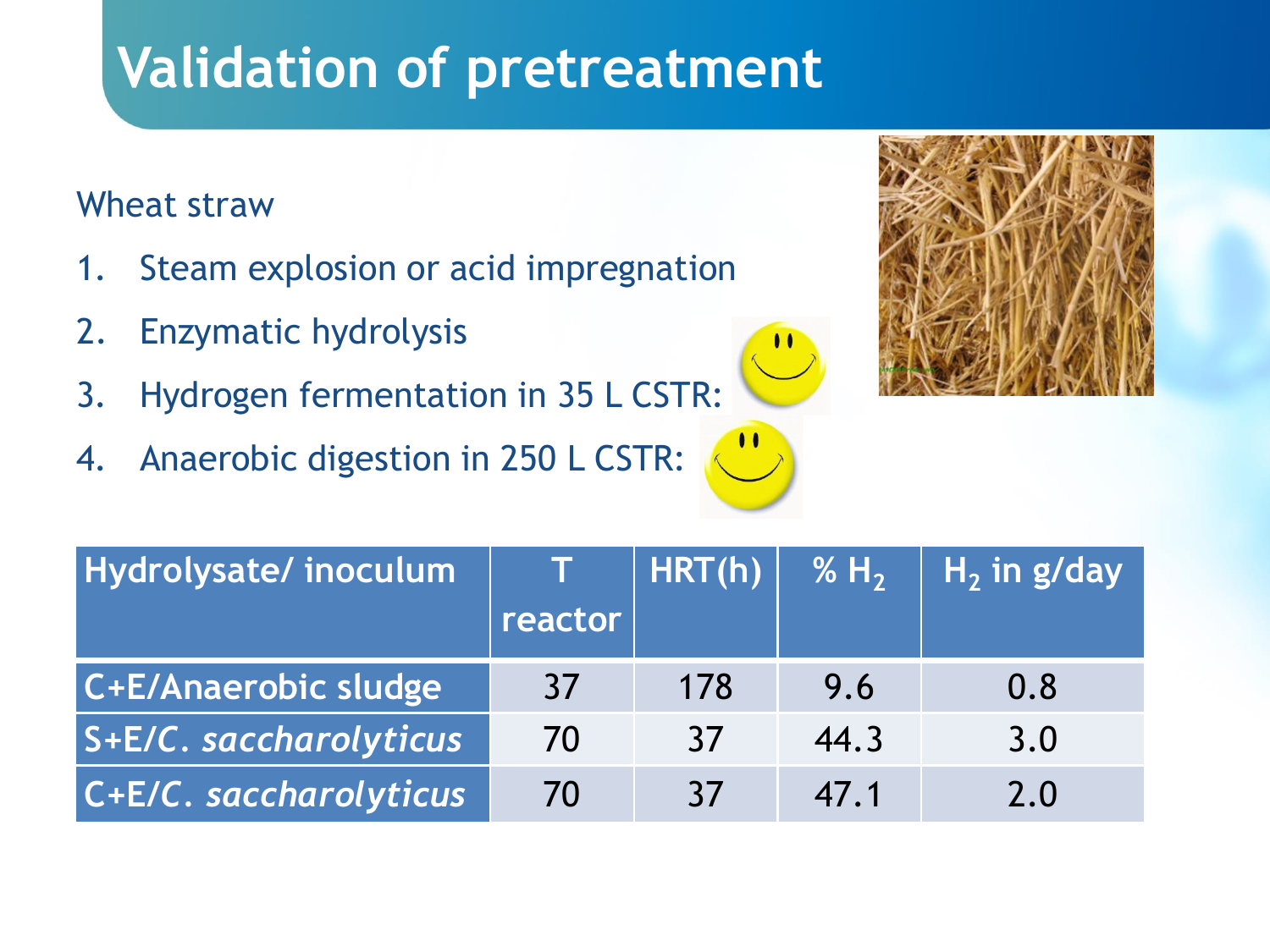### **Dedicated bioreactors and upscaling**





*Verge grass*



*Packed bed reactor (5.7 L)*



1  $m<sup>3</sup>$  grass hydrolysate: 4.7  $m^3 H_2$ 6.8  $m^3$  CH<sub>4</sub> at 6 g  $H_2$ /day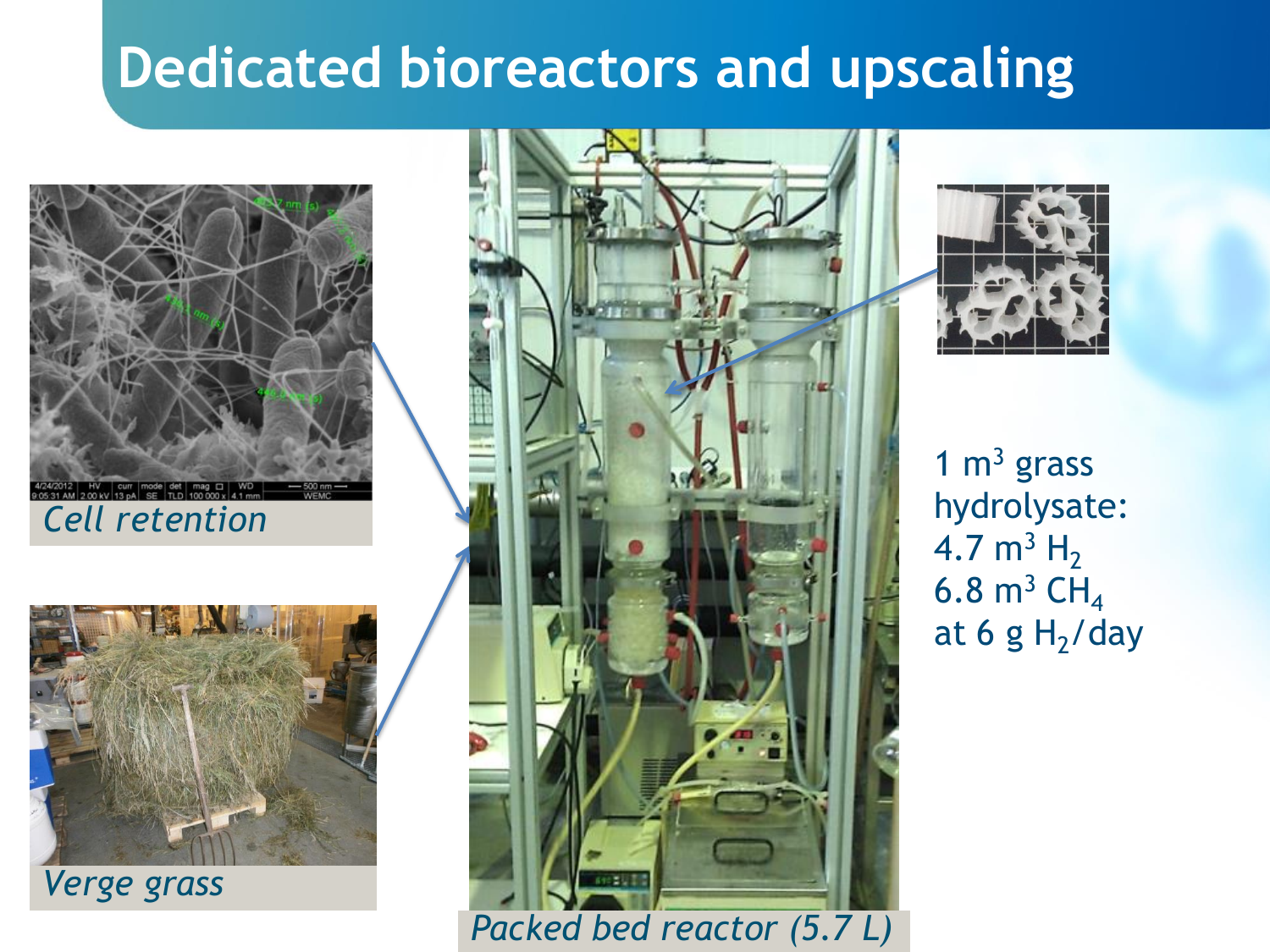### **Final scale: 225 L**

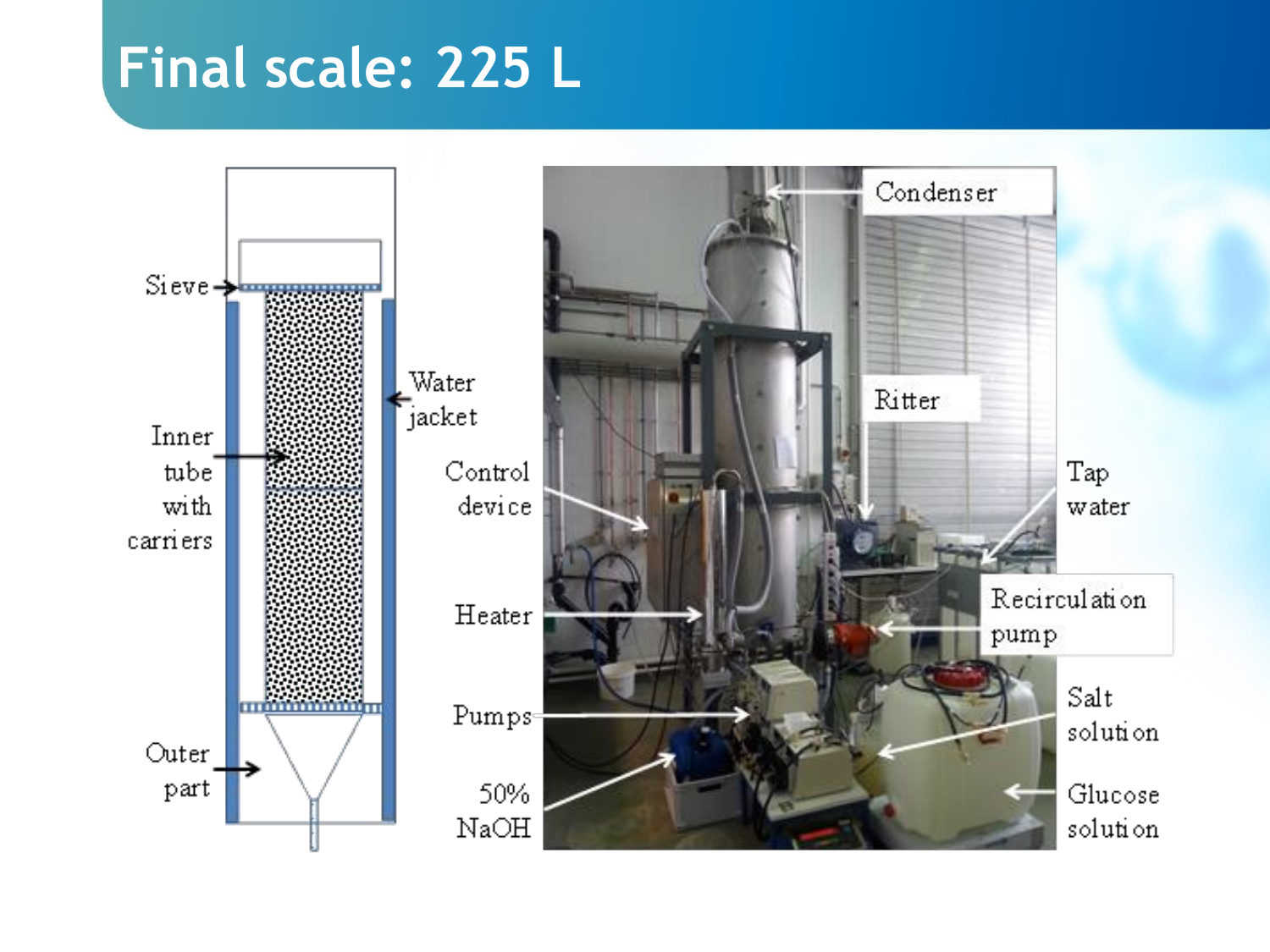### **Results of upscaling in dedicated reactors**

| Feedstock       | Volume | <b>Type</b><br>reactor |         | <b>HRT</b> | <b>Yield</b><br>% | % H <sub>2</sub> | $H2$ in |
|-----------------|--------|------------------------|---------|------------|-------------------|------------------|---------|
|                 |        |                        | reactor | (h)        |                   |                  | g/day   |
| Straw(C)        | 35     | <b>CSTR</b>            | 70      | 37         | n.d.              | 47               |         |
| Grass(C)        | 5.7    | PB/GD                  | 70      | 10         | 90                | 19               | 6       |
| Sucrose         | 58     | PB/GD                  | 70      | 20         | 87                | 18               | 23      |
| <b>Molasses</b> | 58     | PB/GD                  | 70      | 10         | 20                | 12               | 18      |
| Glucose         | 225    | PB/GD                  | 77      | 10         | 25                | 8                | 109     |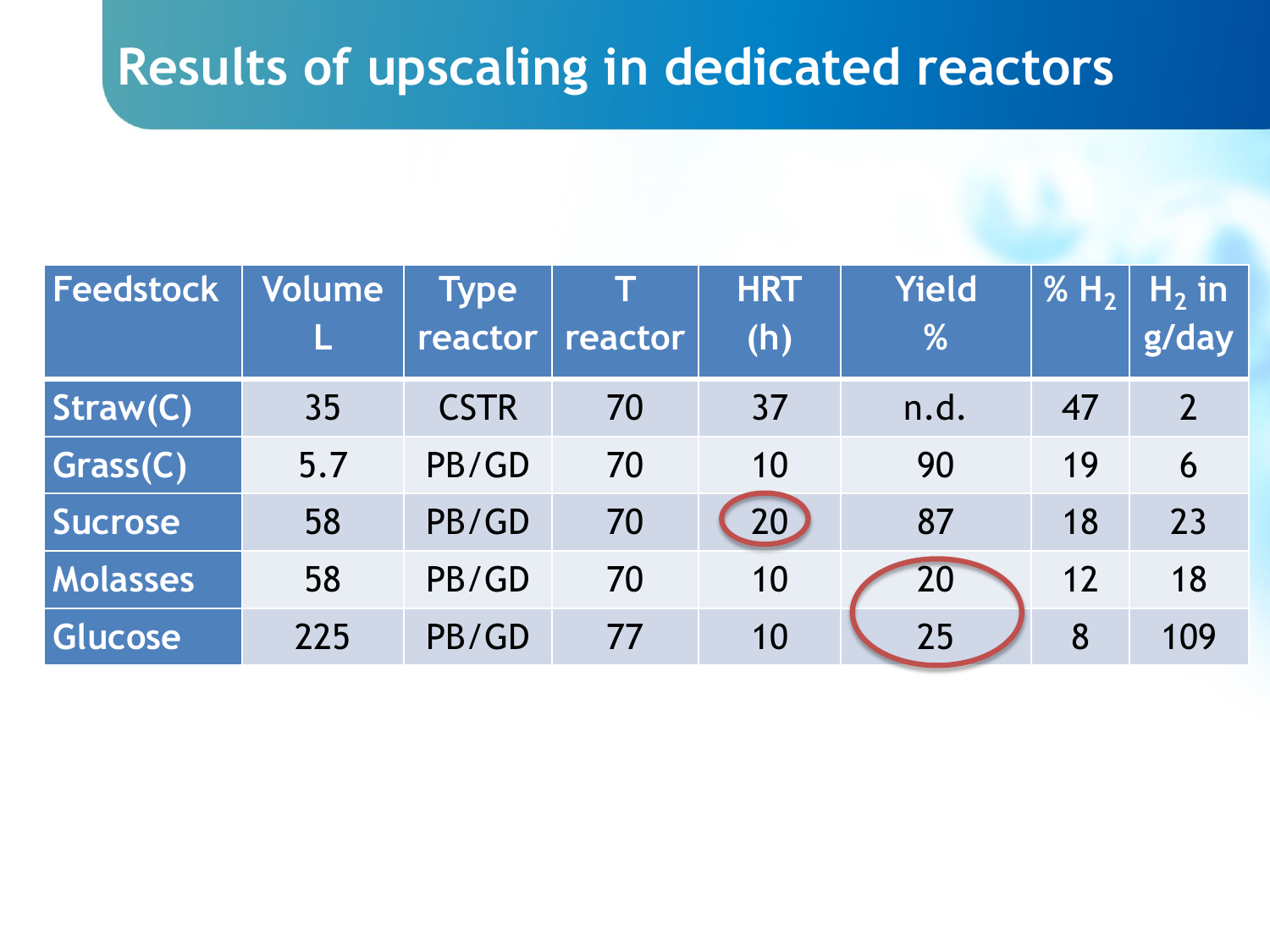### **Biohydrogen production system**



### Membrane modules for CO<sub>2</sub> removal





#### Visualisation software for remote process control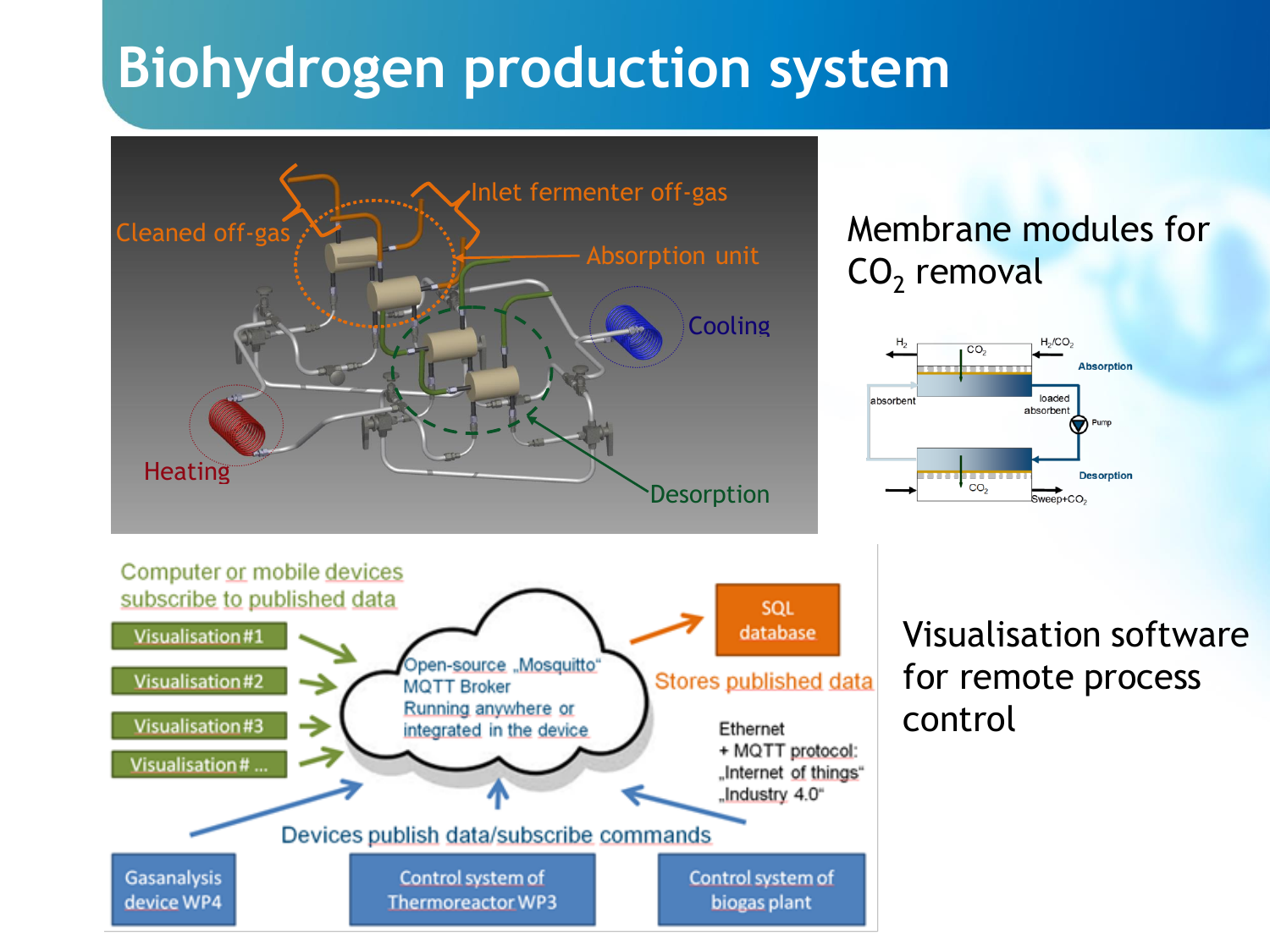### **Techno-economic analysis**

**Maintenance** Insurance Financing Labour Allowance Cooling whole process. Verge grass Heating whole process Water  $N_2$  THF  $Ca(OH)_{2}$  PTR **KOH THF HAC PTR Electricity PTR Electricity THF Electricity AD Enzymes PTR**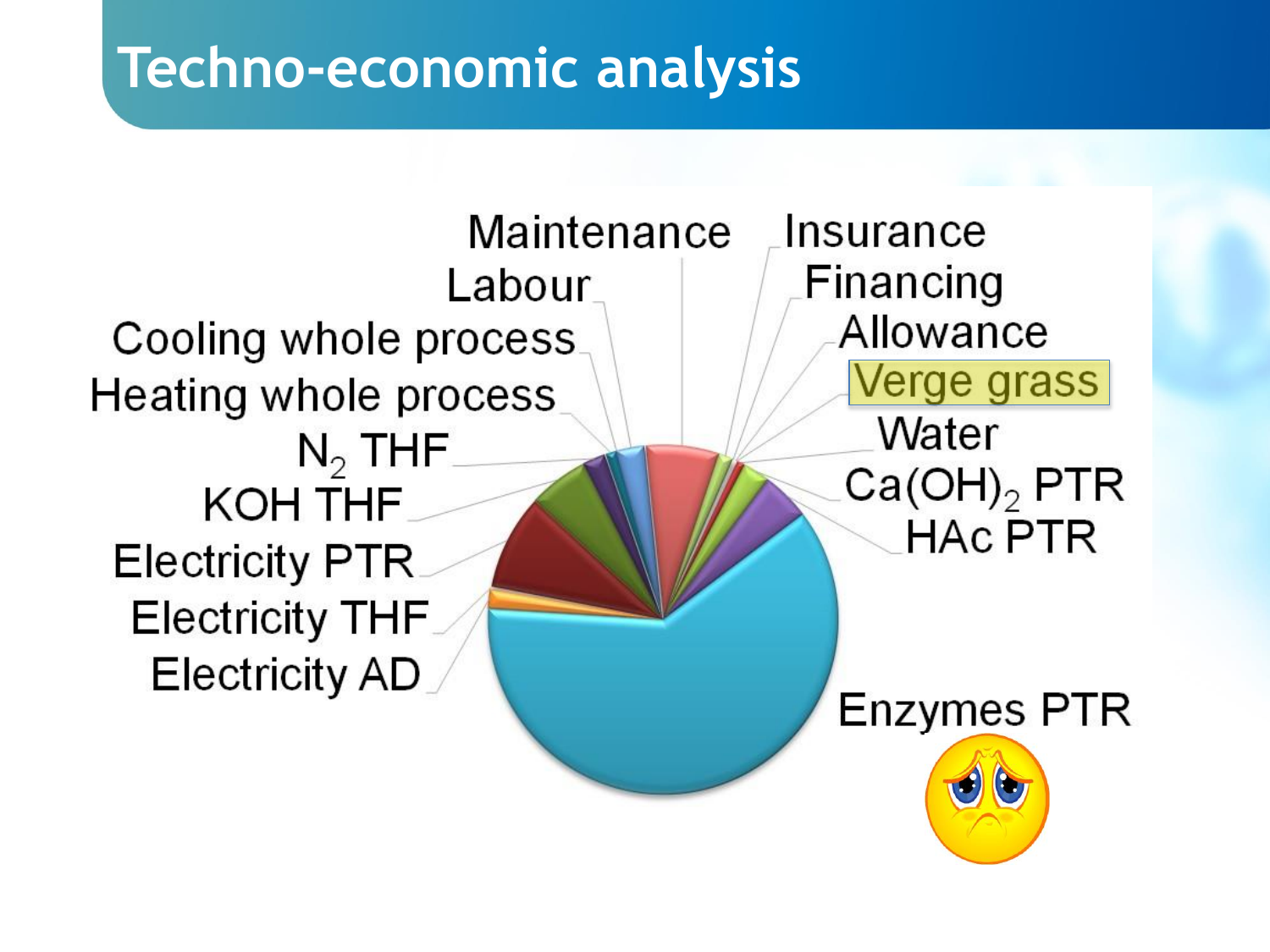## **Objective: 1-10 kg H<sup>2</sup> /day**

- Achieved: 109 g H<sub>2</sub>/day
	- Yield only 25% instead of 90% (*contamination*)
	- Reactor size 225 L instead of 500 L (*defaulting partner*)
	- Low organic loading (*lack of time*)
- Main contingency plans:
	- Exploration "new" bacteria
	- Carbohydrate vs lignocellulose -derived biomass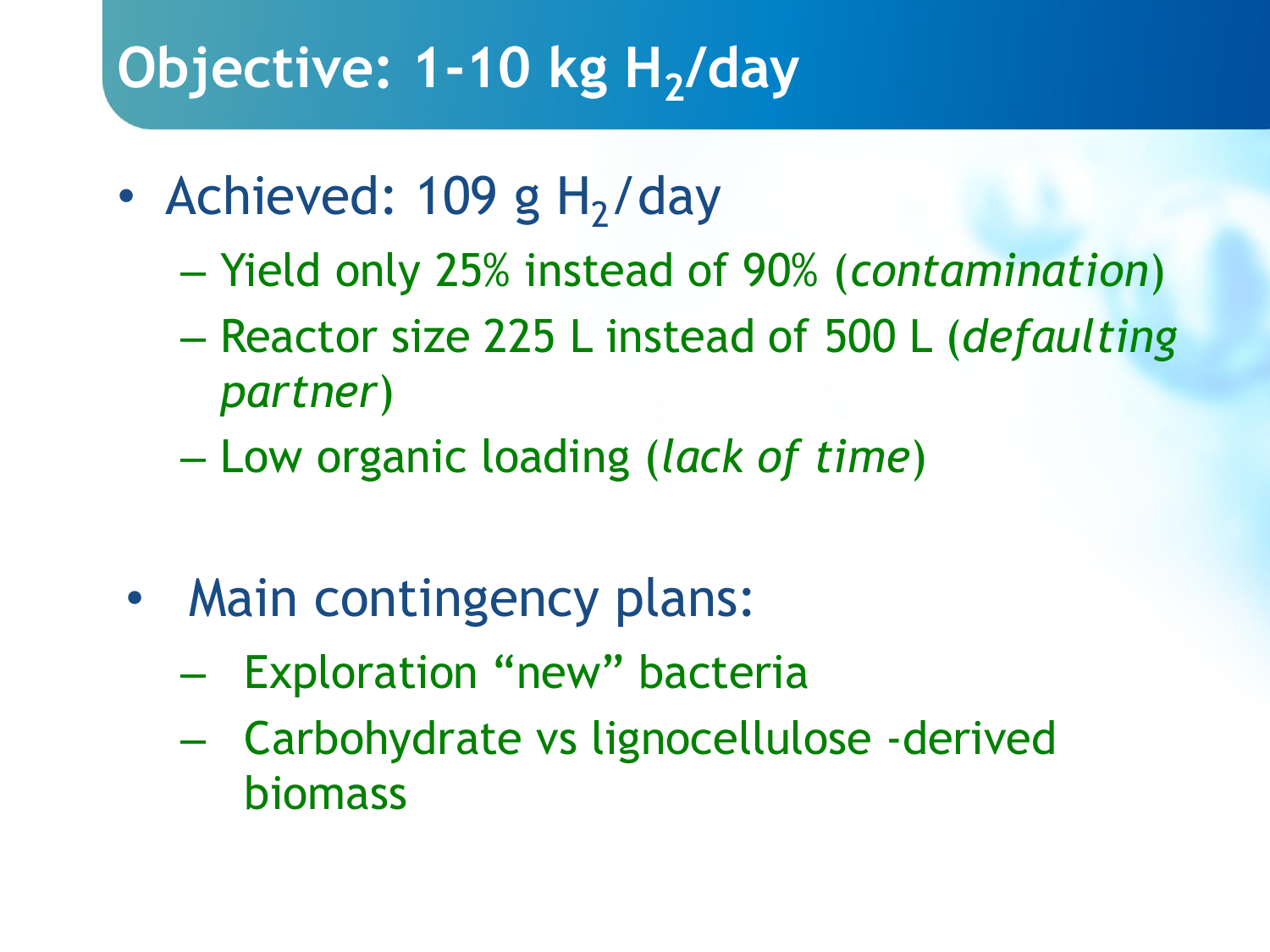### **SYNERGIES WITH OTHER PROJECTS AND INITIATIVES**

- Co-funding by Dutch ministry of Economic Affairs: Topsector AgriFood
- FCH JU interactions: UNIfHY (*HyGEAR*), FITUP (*ENVIPARK*), HYPROFESSIONALS (*ENVIPARK*), ENE.FIELD (*ENVIPARK*), FLUMABACK (*ENVIPARK*), Knowhy (*ENVIPARK*)
- EU interactions: SAHYOG (*DLO-FBR*), Ambigas (*RWTH*), TMFB (*RWTH*)
- International-level projects: SEBE (*ENVIPARK*), BioH2 regional (*ENVIPARK*), HySTREM (*ENVIPARK*), H2MemClean (*TUW*), Biomethair (*ENVIPARK*), Thai-German Seed Fund (*RWTH*)
- HyTIME is a direct continuation of FP 5 BIOHYDROGEN (Proof of principle) and FP 6 HYVOLUTION (increase of  $H<sub>2</sub>$  yield); Coordinated by DLO-FBR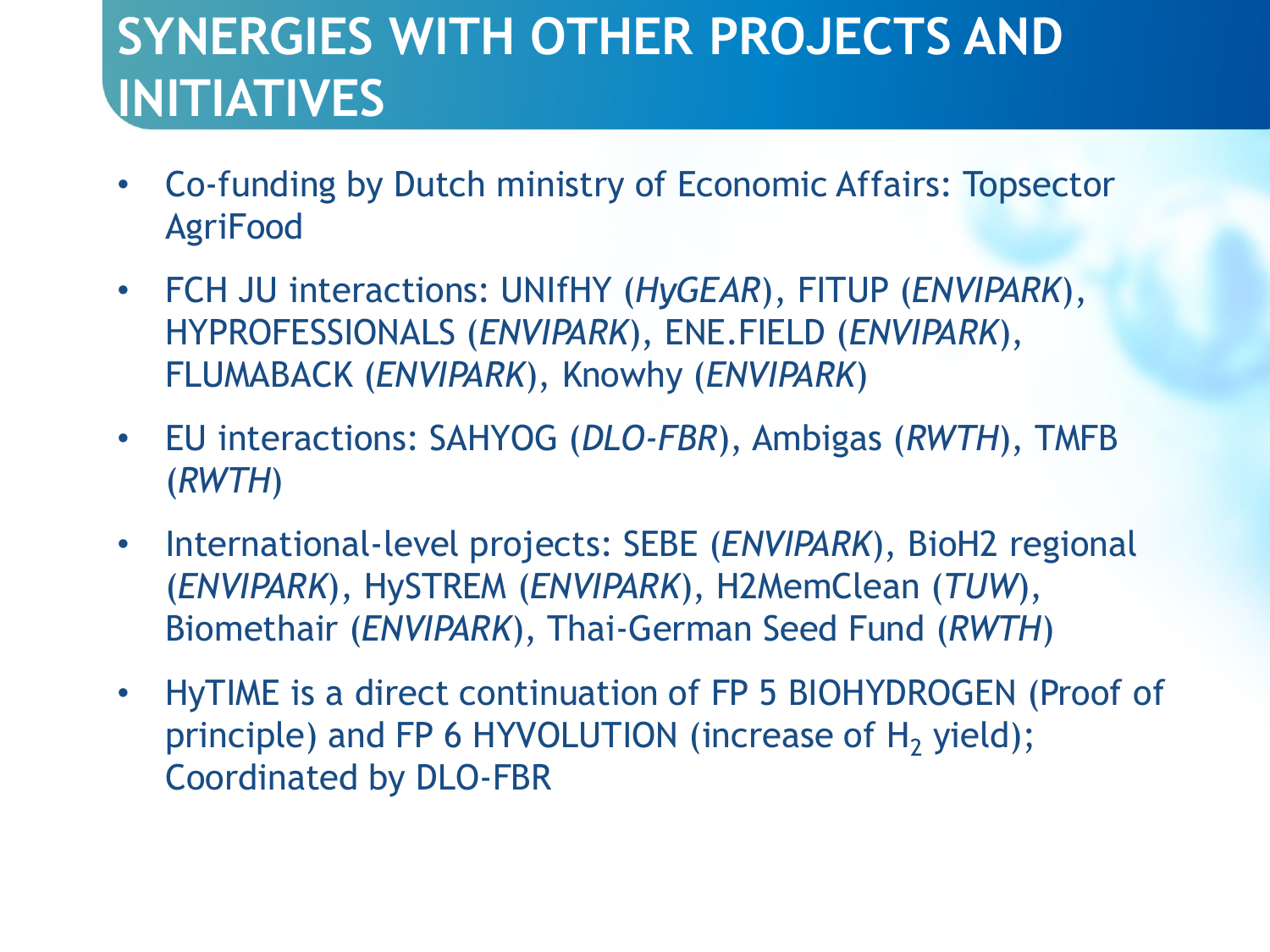### **HORIZONTAL ACTIVITIES**

- Training activities
	- 2 practical training of students, 1 workshop, 3 training courses on production of  $BioH<sub>2</sub>$  and AD (ENVIPARK)
	- 1 PhD, 2 Masters, 1 Bachelor student (TUW)
	- 1-4 Masters, 2 Bachelors, 1 Diplom student and 15 undergraduates (RWTH)
	- 1 PhD student, external training (DLO-FBR)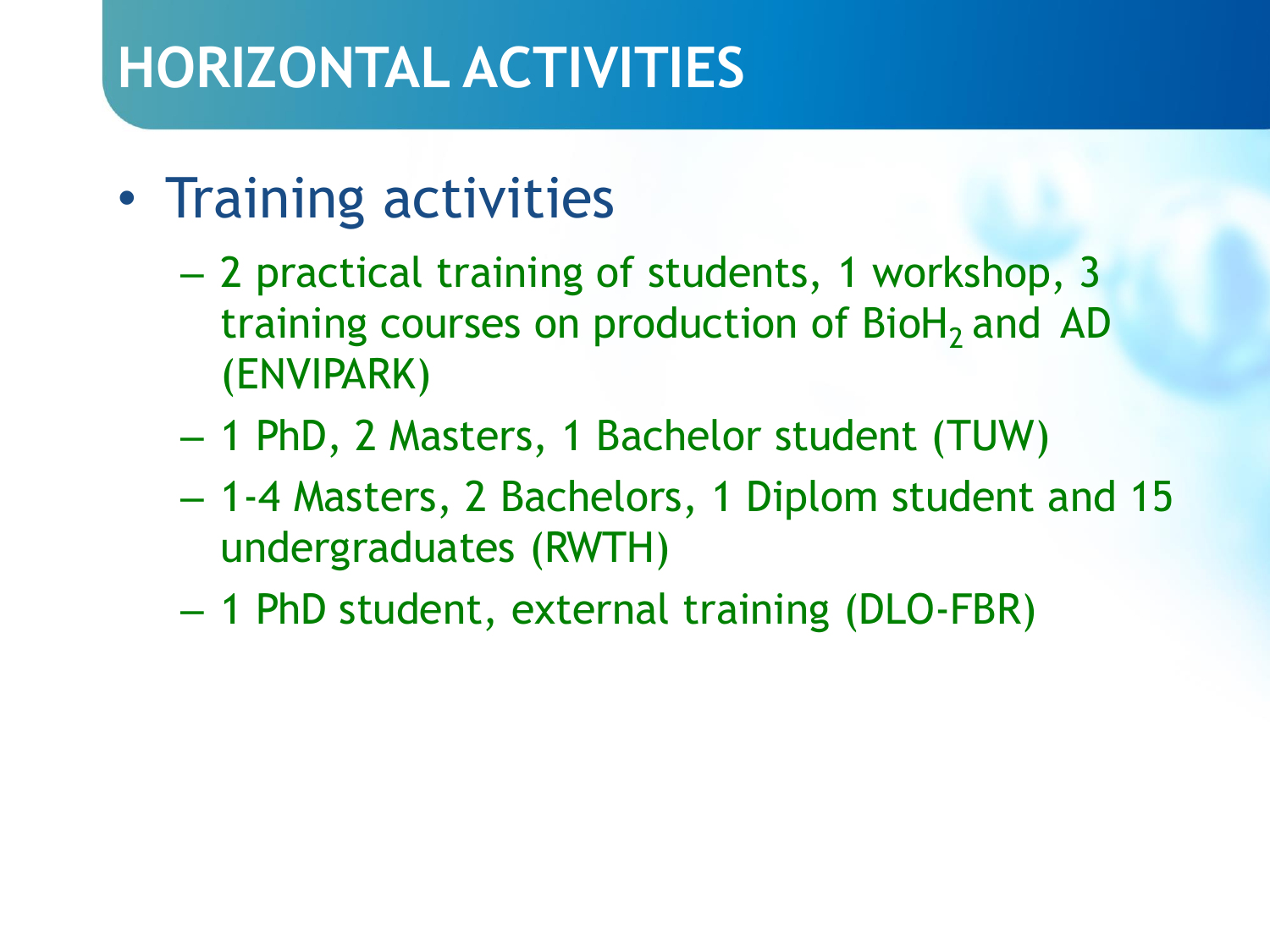### **DISSEMINATION ACTIVITIES (2014-2015)**

- Conferences with presentations:
	- PRES, Prague 2014
	- DECHEMA , Aachen 2014
	- Fuels of the Future, Berlin 2014
	- Beyond Biogas, Wageningen 2014
	- EBCE, Vienna 2015
	- PRES, Kuching 2015
	- Bioethanol & Bioconversion Technology, Detmold 2015
	- Hypothesis XI, Toledo 2015